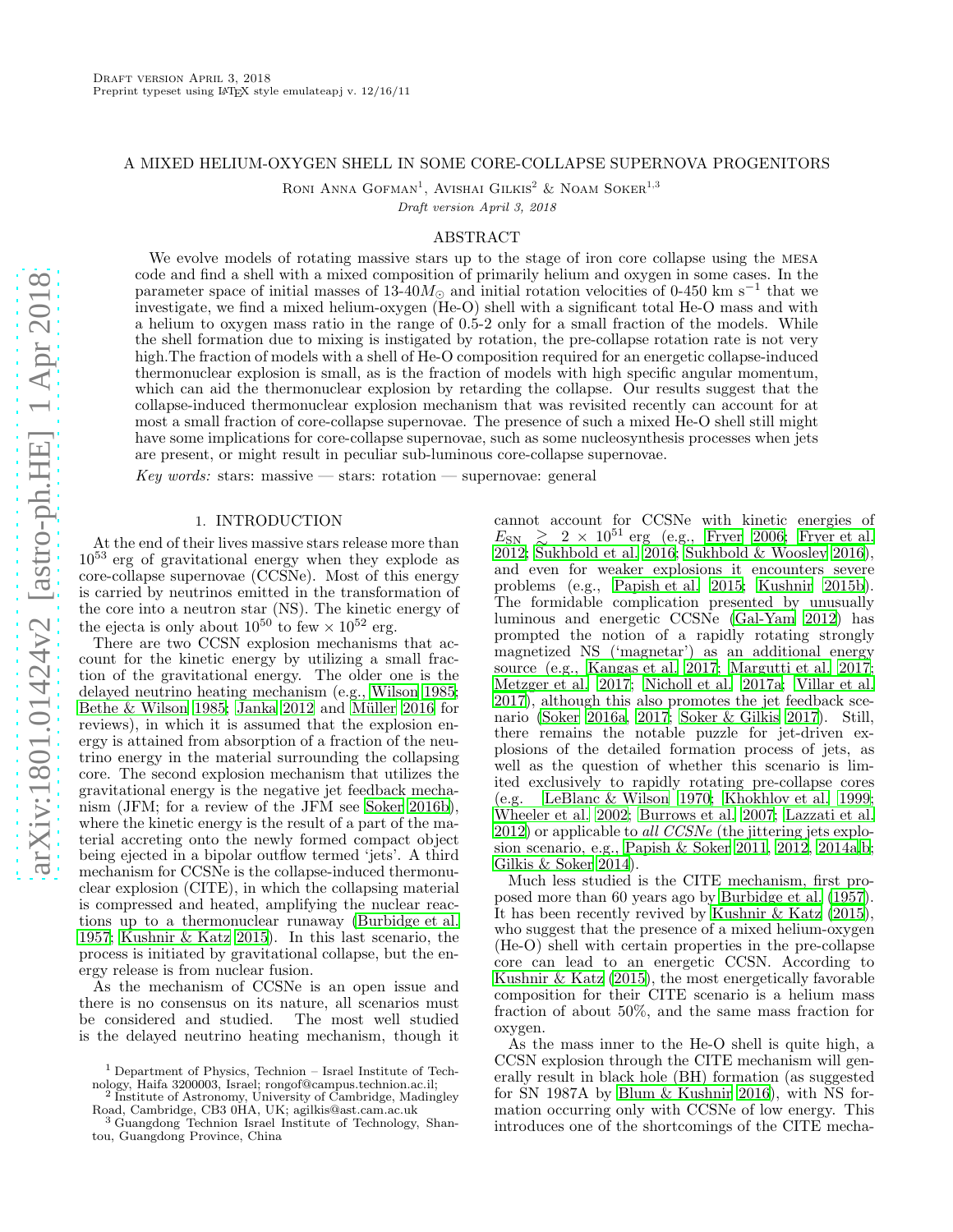nism. For example, [Borkowski & Reynolds \(2017\)](#page-7-18) find a high energy content of  $E_{SN} \approx 1.9 \times 10^{51}$  erg for the supernova remnant Kes 73 (G27.4+0.0) as well as a magnetar at its center. Namely, this CCSN that has a NS remnant was quite energetic, contrary to the expectation of the CITE mechanism. Still, the possibility of a CITE ensuing only for some massive stars is not excluded.

Another point in question is the importance of angular momentum. A high core rotation rate will augment the CITE [\(Kushnir 2015a](#page-7-19)). The possibility of an accretion disc and jets being formed at the same time in this case has been asserted by [Gilkis et al. \(2016\)](#page-7-20), and the energy release by jets might outweigh that from nuclear fusion, further complicating matters.

Finally, there is the question of the existence of a He-O shell in the pre-collapse core. The present study addresses this, and to some extent also the issue of angular momentum. It is hard to exaggerate the importance of examining different scenarios for the CCSN phenomenon, and in the present study we set a goal to explore the conditions for the formation of a He-O shell in the precollapse core of a massive star and discuss its possible implications. In section [2](#page-1-0) we describe our numerical set up, and in section [3](#page-1-1) we describe the cases where we do find a He-O shell just before core collapse. In section [4](#page-2-0) we discuss the formation or non-formation of a shell with the required He-O composition for an energetic CITE and present in detail several stellar models with mixed shells. In section [5](#page-6-0) we discuss the implications of our findings for any explosion mechanism.

#### 2. NUMERICAL SET UP

<span id="page-1-0"></span>We build a set of rotating stellar models using Modules for Experiments in Stellar Astrophysics (mesa version 8845; [Paxton et al. 2011,](#page-8-15) [2013](#page-8-16), [2015\)](#page-8-17), with rotation realized in mesa using the shellular approximation [\(Meynet & Maeder 1997\)](#page-7-21), where the angular velocity  $\omega$ is assumed to be constant for isobars. Each model has an initial metallicity of  $Z = 0.02$  and is evolved from the pre-main sequence stage up to core collapse ('iron' core in-fall velocity of 1000 km s<sup>-1</sup>). The models differ in their zero age main sequence (ZAMS) mass and angular velocity. The ZAMS mass range was chosen to be between  $M_{\text{ZAMS}} = 13 M_{\odot}$  and  $M_{\text{ZAMS}} = 40 M_{\odot}$ . We set the ZAMS angular velocity  $\omega$  as a fraction of the critical angular velocity and take this fraction to be between 0% and 65%. For the initialization of the rotation velocity, the critical angular velocity is defined in mesa as

<span id="page-1-2"></span>
$$
\omega_{\rm crit}^2 = (1 - L/L_{\rm Edd})GM/R^3 \tag{1}
$$

where  $M$  is the total mass,  $R$  is the photospheric radius,  $L$  is the luminosity, and  $L_{\text{Edd}}$  is the Eddington luminosity of the star (the part of the Eddington luminosity is discussed in detail by [Maeder & Meynet 2000\)](#page-7-22).

We computed the critical angular velocity according to equation [\(1\)](#page-1-2) for the ZAMS properties of all our models, and found that the ZAMS angular velocity is not exactly the requested fraction of the critical value, apparently due to an averaging over shells performed in the mesa initialization code. This results in a slight difference of the maximal value of  $\Omega$ , where we define  $\Omega \equiv (\omega/\omega_{\rm crit})_{\rm ZAMS}$ . For example, requesting  $\Omega = 0.65$ for the lowest ZAMS mass we take,  $13M_{\odot},$  yields actually

a rotation of  $\Omega = 0.599$ , and for the highest ZAMS mass we take,  $40M_{\odot}$ , we get for the same setting  $\Omega = 0.506$ . Due to this finding, in addition to the intricate role of the Eddington factor [\(Maeder & Meynet 2000\)](#page-7-22), we simply present our models in terms of the ZAMS equatorial  $\frac{1}{x}$  rotation velocity in units of km s<sup>-1</sup>.

Convection is treated according to the Mixing-Length<br>heory with  $\alpha_{\text{MLT}} = 1.5$ . Semiconvective mixing Theory with  $\alpha_{\text{MLT}} = 1.5$ . [\(Langer et al. 1983;](#page-7-23) [Langer 1991\)](#page-7-24) is employed with  $\alpha_{sc}$  = 0.1. Exponential convective overshooting is applied as in [Herwig \(2000\)](#page-7-25), with  $f = 0.016$  (the fraction of the pressure scale height for the decay scale).

Rotationally-induced mixing is treated as a diffusive process, with diffusion coefficient contributions from dynamical shear instability, Solberg-Høiland instability, secular shear instability, Eddington-Sweet circulation, Goldreich-Schubert-Fricke instability, and the Spruit-Tayler (ST) dynamo (e.g., [Heger et al. 2000,](#page-7-26) [2005](#page-7-27)). Rotationally-induced mixing transports angular momentum as well as chemical elements. The ST dynamo [\(Spruit 2002\)](#page-8-18) is less efficient in chemical mixing, and its main effect is reducing the difference in the rotation rates of the core and envelope. Though we did not inhibit the chemical mixing due to the ST dynamo, it is not the single predominant mixing process (Eddington-Sweet circulation and convection are chiefly effective). We also note that according to [Hirschi et al. \(2004\)](#page-7-28) treatment of the dynamical shear instability is sufficient in order to take into account the Solberg-Høiland instability due to similar timescales, although we did not take special care in that matter.

Mass-loss during the main sequence phase is treated according to the results of [Vink et al. \(2001](#page-8-19)). During the supergiant phase, mass-loss depends on surface luminosity and temperature according to the fit of [de Jager et al.](#page-7-29) [\(1988\)](#page-7-29). Some models lose their hydrogen envelope and reach a Wolf-Rayet (WR) phase. At this point massloss is according to [Nugis & Lamers \(2000\)](#page-8-20). The massloss rate is rotationally enhanced as in, e.g., [Heger et al.](#page-7-26) [\(2000\)](#page-7-26), by a factor of  $(1 - \Omega)^{-0.43}$ . We did not consider uncertainties in the mass-loss rate (e.g., [Zilberman et al.](#page-8-21) [2018\)](#page-8-21).

# <span id="page-1-1"></span>3. STELLAR MODELS WITH MIXED SHELLS OF NEAR-EQUAL HELIUM AND OXYGEN MASS FRACTIONS

We evolve 792 stellar models up to the point of core collapse (or very close to it), with 66 values of the initial rotation velocity for each of the 12 initial masses considered. Fig. [1](#page-3-0) shows the mass of the He-O shell in all the simulated stellar models. We define a He-O shell as a layer where the helium to oxygen mass ratio is between 0.5 and 2, and the sum of their mass fractions is greater than half. This follows the finding of [Kushnir \(2015a](#page-7-19)) that a helium to oxygen mass ratio of 1:1 is energetically optimal, with some allowance for deviation from this ratio, as well as the presence of some elements other than helium and oxygen. To ascertain the outcome of core collapse in the simulated models a more detailed study is required, including hydrodynamic computations with a reaction network. In the present study we focus only on the formation of a mixed He-O shell and the properties of the stellar models for which such a shell is found.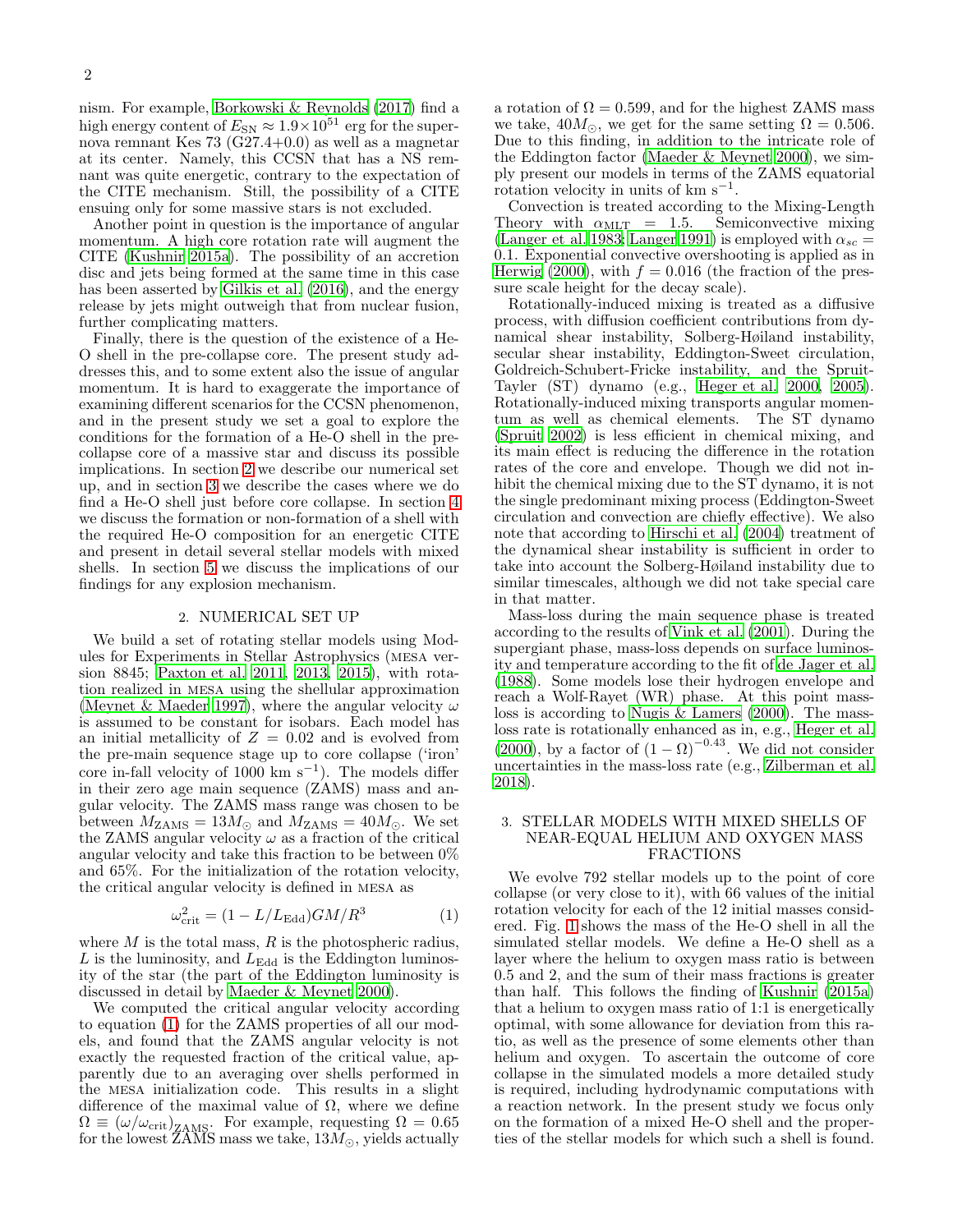The occurrence of a He-O shell is correlated with rotation, and its formation is predominantly due to rotational mixing and convection. It seems that the ST dynamo and Eddington-Sweet circulation are the main rotationallyinduced mixing processes. As mentioned in section [2,](#page-1-0) the ST dynamo might be less effective in mixing chemical elements than in our stellar evolution models [\(Spruit](#page-8-18) [2002\)](#page-8-18), but as it is not the sole mixing process, our results might only be a slight overestimate (i.e., the occurrence of a He-O shell might be somewhat less likely).

As one can see from Fig. [1,](#page-3-0) for  $15M_{\odot} \leq M_{\rm ZAMS} \leq$  $23M_{\odot}$  only the models with highest initial rotation velocities exhibit a He-O shell. For  $30M_{\odot} \leq M_{\rm ZAMS} \leq 35M_{\odot}$ , the manifestation of a He-O shell is more commonplace than for higher or lower masses. We note also that in preliminary simulations with a smaller number of initial velocity values, no He-O shell was found for any model with  $M_{\rm ZAMS} > 40 M_{\odot}$ .

Fig. [2](#page-3-1) plots the He-O shell mass for all models against the stellar photosphere radius. It can be seen that a smaller number of models with a significant He-O shell  $(M_{\text{He-O}} \gtrsim 0.1 M_{\odot})$  are found with extended envelopes (i.e., supergiants), compared to a larger number of models with a significant He-O shell for which most or all of the hydrogen envelope was lost due to winds.

Fig. [3](#page-3-2) shows that the inner mass coordinate of the He-O shell generally increases monotonically with the ZAMS mass. This is in accordance with the sequence of events leading to the He-O shell formation. First, a separate shell of mostly oxygen is formed beneath a helium shell. The mass coordinates of the helium and oxygen shells naturally correlate with the ZAMS mass. The upper oxygen shell then mixes with the lower part of the helium shell. We attribute the absence of a significant intermediate carbon shell to rotational mixing.

Fig. [4](#page-4-0) shows the development of the He-O shell for  $15M_{\odot} \leq M_{\rm ZAMS} \leq 23M_{\odot}$ . For this mass range, the formation of the He-O shell proceeds in a similar manner for all models in which it is found, at about  $t_{\text{collapse}}-t \simeq$ 100yr.

Fig. [5](#page-4-1) shows the specific angular momentum in the He-O shell for all models with  $M_{\text{He-O}} > 0.1 M_{\odot}$ . High specific angular momentum can help augment the explosion energy in the CITE scenario, as the collapsing material has to lose angular momentum, and there is more time for thermonuclear fusion to release enough energy to expel a part of the mixed shell [\(Kushnir 2015a](#page-7-19)). To have a notable impact on the collapse dynamics, the specific angular momentum should be comparable to that of the last stable orbit around a BH of a mass equivalent to the material inner to the gas in question. As Fig. [5](#page-4-1) shows, in most cases the specific angular momentum is only a few percent of that of the innermost stable circular orbit around a Schwarzschild BH with a mass which equals the mass coordinate considered. Still, multidimensional hydrodynamic simulations are necessary to determine the outcome of collapse. If the specific angular momentum is not very high, then a one-dimensional approximation may be appropriate. While [Kushnir \(2015a](#page-7-19)) intended to explain all CCSNe through the CITE mechanism, the possibility of sub-luminous CCSNe as an outcome of this scenario should be noted.

Fig. [6](#page-4-2) shows the binding energy of the gas above the

He-O shell for all models with  $M_{\text{He-O}} > 0.1 M_{\odot}$ . This is the energy needed to lift material from the top of the He-O shell, which we calculate by integration from the surface, taking into account the internal energy as well as the gravitational potential. The majority of the models display a rather low binding energy of the material above the He-O shell,  $E_{\text{bind}} \lesssim 10^{49}$  erg. This is in accordance with low envelope masses, where we define the envelope mass  $M_{\text{env}}$  as the mass above the He-O shell, and we find the following correlation for the models with  $M_{\text{He-O}}$  $0.1M_{\odot}$ ,

<span id="page-2-1"></span>
$$
\log\left(\frac{M_{\rm env}}{M_{\odot}}\right) \simeq 0.49 + 0.88 \log\left(\frac{E_{\rm bind}}{10^{50} \text{ erg}}\right). \tag{2}
$$

A low-energy CITE might be able to eject the loosely bound envelope. However, not only the binding energy of the gas above the He-O shell should be considered, but also the binding energy of some of the upper part of the mixed shell, which needs to be lifted. The upper half (in terms of mass) of the He-O shell roughly has  $E_{\text{bind}} \geq 10^{50}$  erg.

In this section we have focused on the formation of He-O shells where the ratio of mass fractions of helium and oxygen is close to unity. This was motivated by the requirement for such a shell to have a significant influence on the supernova energy if it is ignited [\(Kushnir 2015a\)](#page-7-19). In the next section we discuss in more detail the formation of mixed shells with various compositions, which do not necessarily have near-equal mass fractions of helium and oxygen, to make a clearer picture of the formation of mixed shells.

# <span id="page-2-0"></span>4. MIXED SHELL COMPOSITION AND FORMATION

In this section we present in detail several stellar models to show the formation and composition of mixed shells. In Fig. [7](#page-5-0) and Fig. [8](#page-5-1) we present the internal composition structure of two stellar models in detail. We chose to present the model with the highest He-O shell mass, and one model which has a significant He-O shell and is also a red supergiant. Fig. [7](#page-5-0) presents the model with the highest He-O shell mass according to our definition. The He-O shell resides between the mass coordinates  $M_{\text{He-O,in}} = 8.46 M_{\odot}$  and  $M_{\text{He-O,out}} = 11.84 M_{\odot}$ , the helium to oxygen ratio is approximately 1:2, and the sum of their mass fractions is  $f_{\text{He-O}} \approx 0.73$ . Some carbon and neon are present in the shell as well.

Fig. [8](#page-5-1) presents a model which is a red supergiant at the pre-collapse stage, and has a He-O shell mass of  $M_{\text{He-O}} =$  $1.03M_{\odot}$  according to our definition. The model has a mixed He-O shell according to our definition in section [3,](#page-1-1) though with a composition different than in the model presented in Fig. [7.](#page-5-0) The helium and oxygen comprise a fraction of  $f_{\text{He-O}} \approx 0.68$  of the shell in terms of mass, with a presence of some neon, carbon and magnesium as well. The binding energy of the hydrogen envelope above the He-O shell is  $E_{\text{bind}} \approx 10^{49}$  erg. Above the region we define as a He-O shell, there is a mixture where the helium to oxygen ratio is roughly 3:1. This shows a minor limitation of our definition, as such a mixture might also yield an explosive output.

Fig. [9](#page-5-2) shows the evolution over time of the internal composition structure of two models with  $M_{\rm ZAMS}$  =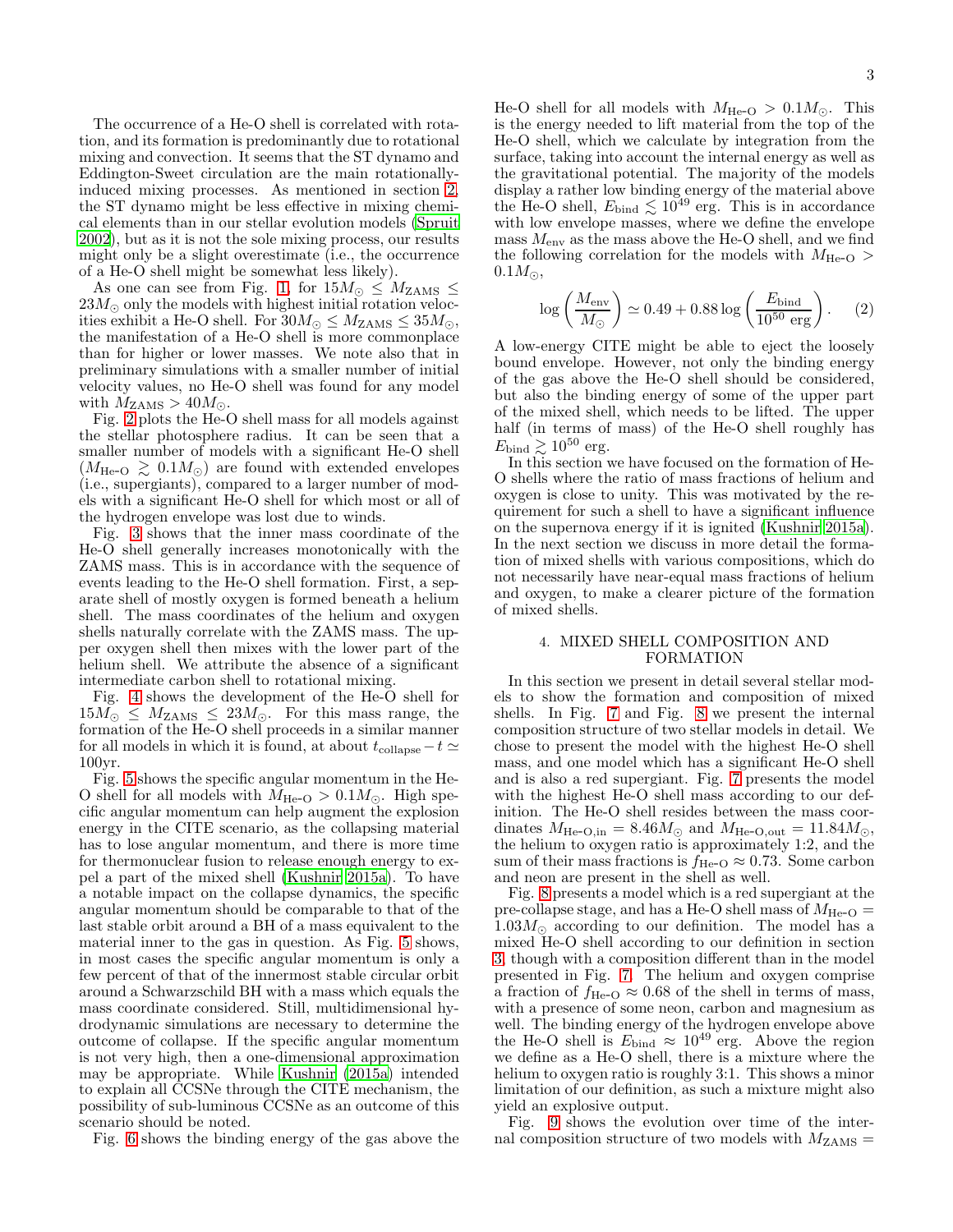

<span id="page-3-0"></span>FIG. 1.— The pre-collapse He-O shell mass for various ZAMS masses (indicated for each panel), as function of the ZAMS rotation velocity.



<span id="page-3-1"></span>Fig. 2.— The pre-collapse He-O shell mass for different ZAMS rotation velocities and various ZAMS masses as function of the pre-collapse stellar photosphere radius.

 $20M_{\odot}$ , with one model having an initial rotation veloc-



<span id="page-3-2"></span>Fig. 3.— The pre-collapse He-O shell inner mass coordinate for various ZAMS masses as function of ZAMS rotation velocity.

ity of  $v_{\rm ZAMS}$  = 379.17 km  $\rm s^{-1}$  and the other  $v_{\rm ZAMS}$  =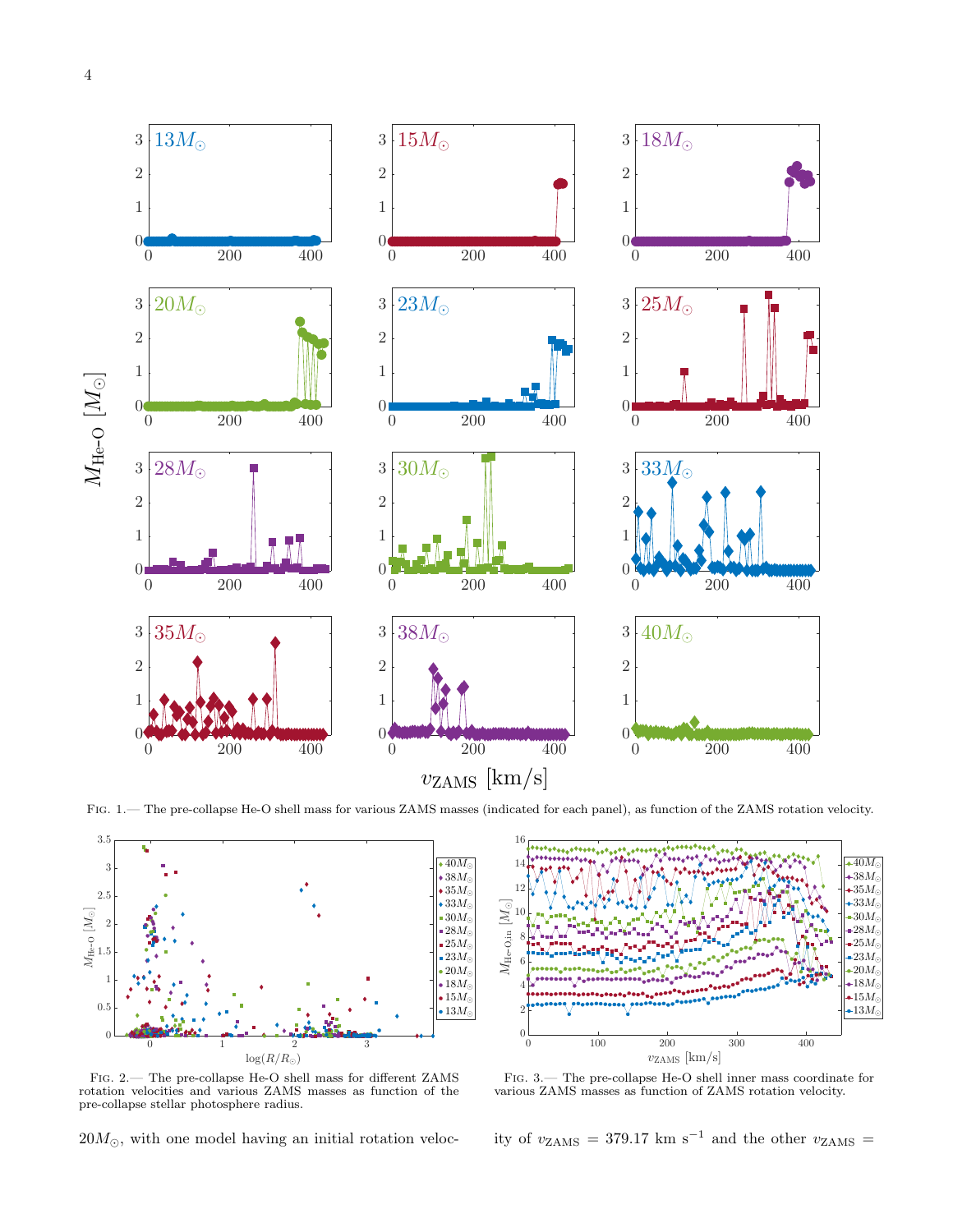

<span id="page-4-0"></span>FIG. 4.— The He-O shell mass as a function of time before collapse (i.e., collapse occurs at  $t_{\text{collapse}} - t = 0$ ). This figure presents only models where the pre-collapse He-O shell mass is larger than  $0.5M_{\odot}$ .



<span id="page-4-1"></span>Fig. 5.— The pre-collapse He-O shell mass for different ZAMS rotation velocities and various ZAMS masses as a function of the ratio between  $j_{\text{rot}}$ , the specific angular momentum at the middle of the He-O shell and *j*<sub>Schwarzschild</sub>, the specific angular momentum<br>around a Schwarzschild BH with a mass equal to the midpoint mass coordinate in the He-O shell. The graph shows only models in which the pre-collapse mass of the He-O shell is above  $0.1M_{\odot}$ .

385.78 km s<sup>−</sup><sup>1</sup> . In the former a significant mixed shell (according to our definition in section [3\)](#page-1-1) forms a few centuries before core collapse, while for the latter a mixed shell according to the same definition does not form.

We now look into the reason for a mixed shell forming in one model and not in another, even though their initial conditions are very similar. We redefine the helium to oxygen ratio required for the presence of a mixed shell as  $r_{\text{He-O}}$ , so that a region of the star is part of a mixed shell if

<span id="page-4-3"></span>
$$
r_{\text{He-O}} \ge f_{\text{He}}/f_{\text{O}} \ge 1/r_{\text{He-O}},\tag{3}
$$



<span id="page-4-2"></span>Fig. 6.— The pre-collapse He-O shell mass for different ZAMS rotation velocities and various ZAMS masses as function of the pre-collapse envelope binding energy, where we define the envelope as the gas above the He-O shell (not including it).

where  $f_{\text{He}}$  and  $f_{\text{O}}$  are the helium and oxygen mass ratios, respectively, and we keep the requirement that  $f_{\text{He}}+f_{\text{O}} \ge$ 0.5. In section [3](#page-1-1) we used  $r_{\text{He-O}} = 2$  throughout, as well as in Figs. [7-](#page-5-0)[9.](#page-5-2) In Fig. [10](#page-5-3) we show for comparison the evolution over time of the internal composition structure for  $r_{\text{He-O}} = 5$ , i.e., for the same internal composition structure as in Fig. [9](#page-5-2) but with a mixed shell defined also for a larger asymmetrical ratio between the helium and oxygen mass ratios. We see then that a mixed shell forms in both models. For the  $v_{\text{ZAMS}} = 385.78 \text{ km s}^{-1} \text{ model},$ though, the mass ratio between helium and oxygen is farther from unity than for the  $v_{\text{ZAMS}} = 379.17 \text{ km s}^{-1}$ model.

In Fig. [11](#page-6-1) we present in detail the internal structure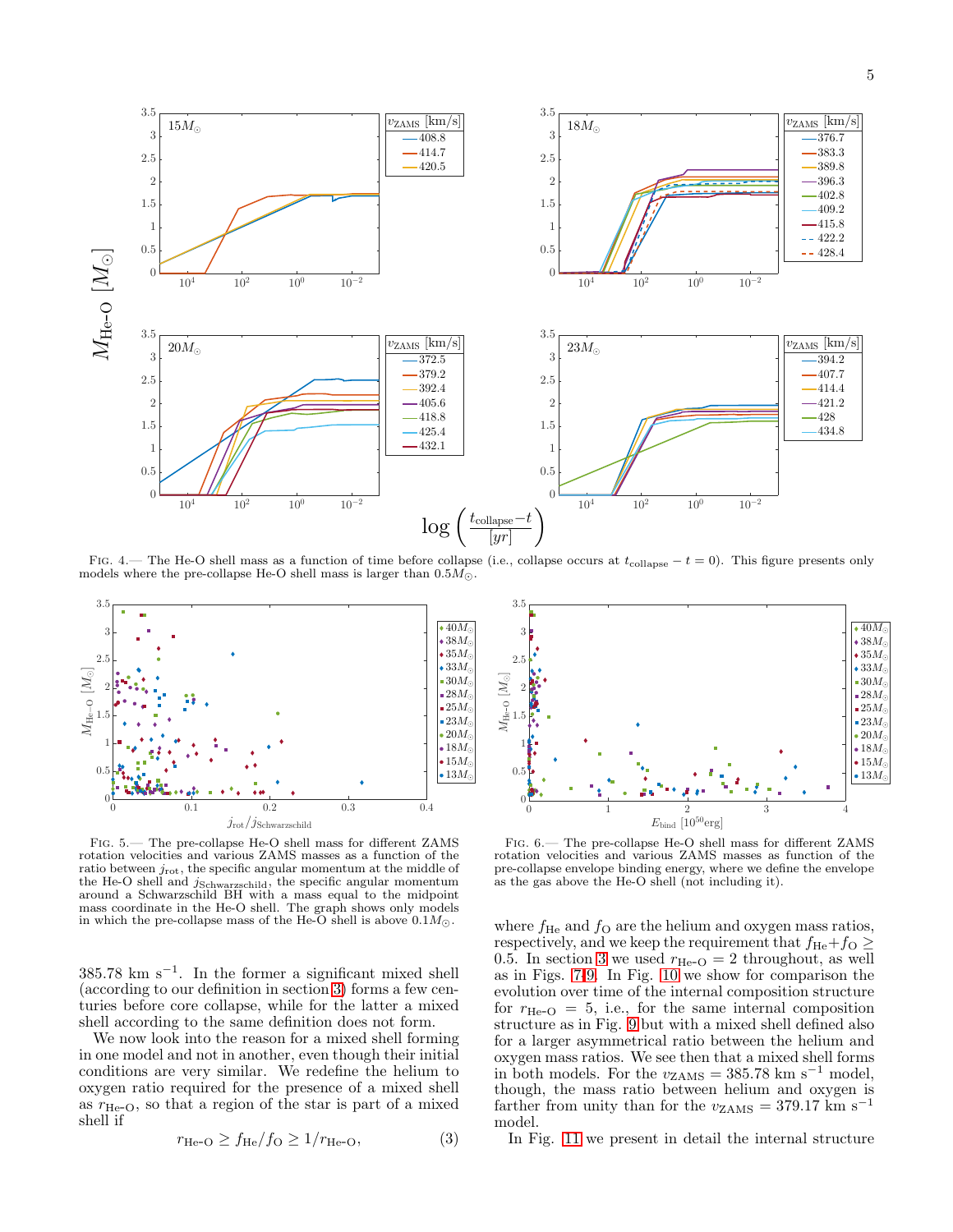

<span id="page-5-0"></span>Fig. 7.— Composition as function of mass coordinate at the precollapse stage, for the model with the highest pre-collapse He-O shell mass, of  $M_{\text{He-O}} = 3.38 M_{\odot}$ . The initial parameters of the model are  $M_{\text{ZAMS}} = 30 M_{\odot}$  and  $v_{\text{ZAMS}} = 243.45 \text{ km s}^{-1}$ . The He-O shell according to our definition is marked by two horizontal dashed black lines. The outer edge of the He-O shell is very close to the photosphere radius,  $R = 0.81 R_{\odot}$ .



<span id="page-5-1"></span>Fig. 8.— Composition as function of mass coordinate at the pre-collapse stage, for a model with a pre-collapse photosphere radius of  $R = 1030R_{\odot}$  which is suitable for a red supergiant. The initial parameters of the model are  $M_{\rm ZAMS} = 25 M_{\odot}$  and  $v_{\rm ZAMS} = 120.3$  km s<sup>-1</sup>. The He-O shell according to our definition is marked by two horizontal dashed black lines.



<span id="page-5-2"></span>Fig. 9.— Kippenhahn diagram for a model where a pre-collapse He-O shell forms (top) according to our requirement of helium to oxygen mass ratio in the range  $0.5$ -2, and a model where a shell with that mass ratio does not form (bottom). Both models have a ZAMS mass of  $M_{\text{ZAMS}} = 20 M_{\odot}$ , but the initial rotation velocities for the top and bottom panels are  $v_{\text{ZAMS}} = 379.17 \text{ km s}^{-1}$  and  $v_{\rm ZAMS} = 385.78 \text{ km s}^{-1}$ , respectively.



<span id="page-5-3"></span>Fig. 10.— Like Fig. [9,](#page-5-2) but now the mixed He-O layer is defined for a helium to oxygen mass ratio in the range 0.2-5 ( $r_{\text{He-O}} = 5$  in equation [3\)](#page-4-3).

of the two models whose evolution is shown in Figs. [9](#page-5-2) and [10,](#page-5-3) at a similar evolutionary phase. Both models are at the stage of shell carbon burning, and their structure is that of a carbon-oxygen core and a helium-rich envelope, with a mixed shell between them. The models differ in the composition of the mixed shell: The mixed shell in the slightly slower model (top two panels) has a composition of  $41.8\%$  carbon,  $33.1\%$  oxygen and  $22.7\%$ helium, while the faster model (bottom two panels) has in its mixed shell 42.7% carbon, 38.2% oxygen and 16.7% helium. In both cases, heavier elements amount to the remaining  $2.4\%$  of the composition, most of which  $(1.8\%)$ is neon.

Another important feature shown in Fig. [11](#page-6-1) is that the mixed shell is partly or completely convective. This results in the uniform composition throughout most of the mixed shell for the  $v_{\text{ZAMS}} = 385.78 \text{ km s}^{-1}$  model. For the  $v_{\rm ZAMS} = 379.17 \text{ km s}^{-1} \text{ model, the composition}$ will become uniform throughout the mixed shell further along its evolution due to convective mixing.

In Fig. [12](#page-6-2) we further show that our analysis of whether a mixed shell forms or not depends on our criterion of a mixed shell in terms of the mass ratio between helium and oxygen. When the ratio is allowed to be in a larger range than that used in section [3](#page-1-1) for us to claim a mixed shell exists, then more models have a mixed shell, and the "noisy" behavior seen in some cases in Fig. [1](#page-3-0) disap-pears<sup>[4](#page-5-4)</sup>. The earlier requirement for a low value of  $r_{\text{He-O}}$ arises from the advantage of a mass ratio close to unity in terms of the CITE mechanism [\(Kushnir 2015a\)](#page-7-19).

From the analysis presented above, and further such analysis for numerous other models (not presented for the sake of brevity), a coherent picture of the mixed-shell formation emerges. A mixed shell forms in many cases, but its composition varies. In many cases the mixed shell has a large fraction of carbon, and we do not consider it as having a promising composition within the framework

<span id="page-5-4"></span><sup>4</sup> The "noise" does not disappear completely, though this is not unexpected, as the details of the last stages of massive stellar evolution depend sensitively on the initial conditions. For example, [Sukhbold et al. \(2017\)](#page-8-22) show that the pre-collapse core structure varies irregularly as a function of the initial mass. Slight variations in the initial rotation velocity can have similar effects, as rotational mixing brings more fuel to the core, and a stellar model might then behave similar to one with a slightly higher initial mass.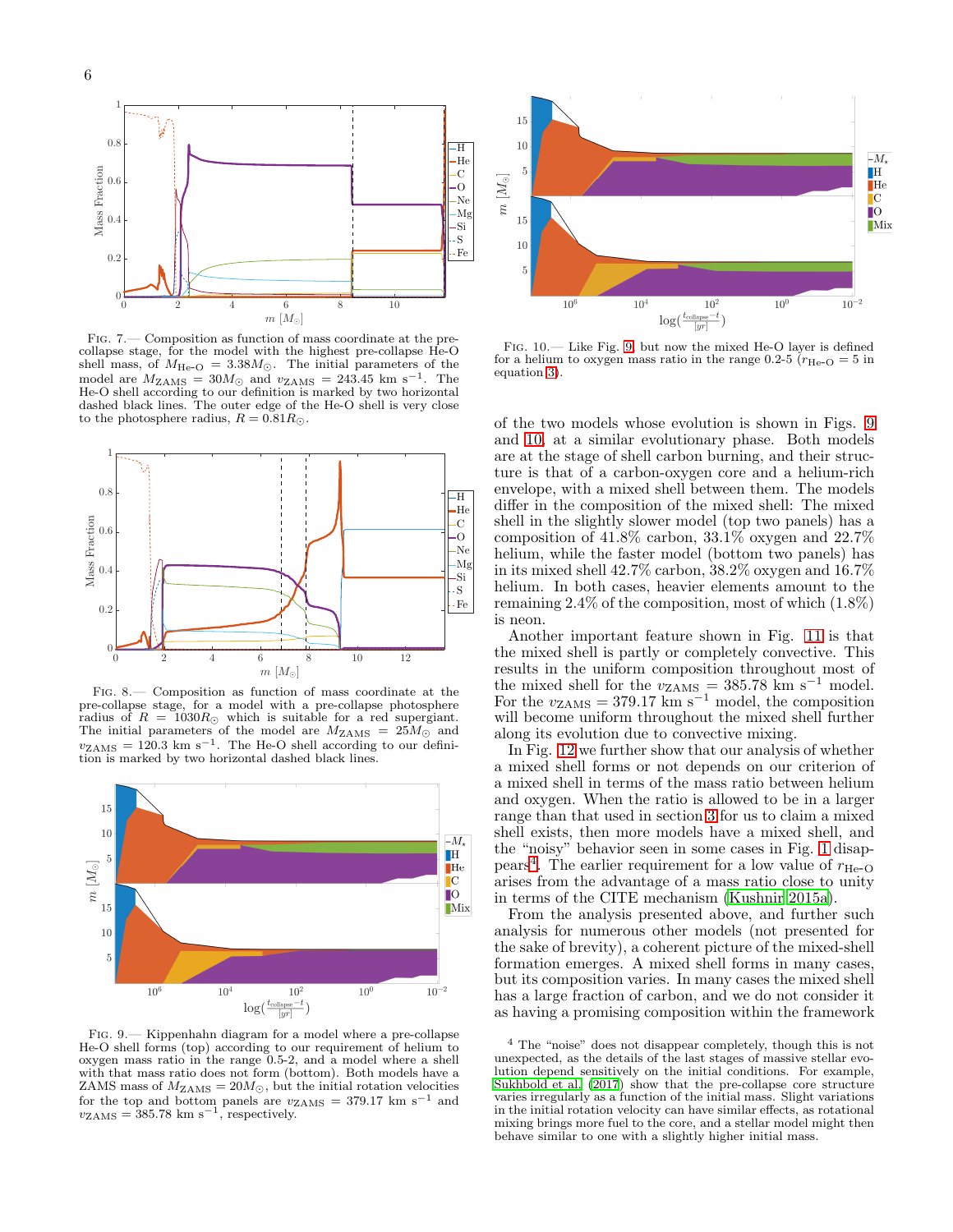

<span id="page-6-1"></span>FIG. 11.— Comparison between a model where a pre-collapse He-O shell (for  $r_{\text{He-O}} = 2$ ) forms and a model where such a shell<br>does not form. Both models have a ZAMS mass of  $M_{\text{ZAMS}} = 20 M_{\odot}$  and are presented at the sa velocity of  $v_{\text{ZAMS}} = 385.78 \text{ km s}^{-1}$  where a pre-collapse He-O shell does not form (according to  $r_{\text{He-O}} = 2$ ). Panels (a) + (d): The composition as a function of the mass coordinate. Panels (b) + (c): The blue line (left axis) is the specific entropy as a function of mass coordinate. The green line (right axis) is the specific angular momentum. The orange background defines the helium shell and the purple the oxygen shell. The black marks at the bottom illustrate the area where convection occurs.



<span id="page-6-2"></span>Fig. 12.— The pre-collapse He-O shell mass for models with  $M_{\text{ZAMS}} = 20 M_{\odot}$  (top),  $M_{\text{ZAMS}} = 25 M_{\odot}$  (middle) and  $M_{\text{ZAMS}} =$  $35M_{\odot}$  (bottom) as a function of the ZAMS rotation velocity and for three criteria for the definition of a mixed shell. The blue circle, red diamond and green square markers are for a helium to oxygen mass ratio in the range  $0.5-2$  ( $r_{\text{He-O}} = 2$  in equation [3\)](#page-4-3), 0.2-5  $(r_{\text{He-O}} = 5)$  and 0.1-10  $(r_{\text{He-O}} = 10)$ , respectively.

of the CITE mechanism for CCSNe<sup>[5](#page-6-3)</sup>. It appears there is a threshold initial rotation velocity for the formation of a mixed shell, which becomes lower with increasing mass. Starting at  $M_{\text{ZAMS}} \approx 30 M_{\odot}$ , high values of the

initial rotation velocities lead to excessive mass-loss, so that almost no helium is left in the star at all. A mixed helium-oxygen shell then does not form.

## 5. DISCUSSION AND SUMMARY

<span id="page-6-0"></span>This study is motivated by the disagreement on the explosion mechanism of massive stars. One mechanism involves nuclear fusion of the collapsing core material that releases enough energy to explode the star [\(Burbidge et al. 1957\)](#page-7-3), in particular the nuclear fusion of helium and oxygen, in a mixed helium-oxygen (He-O) shell [\(Kushnir 2015a;](#page-7-19) [Kushnir & Katz 2015](#page-7-4)).

Using the numerical stellar evolution code mesa we have simulated the evolution of 792 massive stellar models to the point of core collapse, and searched for the presence of a mixed He-O shell. Based on the requirements of this collapse-induced thermonuclear explosion (CITE) mechanism, we consider a star to have such a He-O shell if the helium to oxygen mass ratio in the shell is between 0.5 and 2, and if the combined fractions of their masses in that shell is greater than half. We summarize our main results and their implications as follows.

(1) The formation of a He-O shell according to the definition of section [3](#page-1-1) is rare (Fig. [1\)](#page-3-0), and in most cases the mass of the He-O shell is lower than what is required by the CITE mechanism for an energetic CCSN (Fig. [2\)](#page-3-1). Out of 792 stellar evolutionary models that we simulated, only in 160 (86) models we have found a He-O shell mass of >  $0.1 M_{\odot}$  (>  $0.5 M_{\odot}$ ). For models in the lower part of the mass range, that supply most of the CCSNe, the

<span id="page-6-3"></span> $^5\;$ [Kushnir & Katz \(2015](#page-7-4)) briefly mention a helium-carbon mixture as a viable option also leading to a CITE, but they claim the mixture of helium and oxygen to be more favorable. The explosive outcome from a mixture of helium, carbon, and oxygen should be studied in the future. Still, the specific angular momentum in the mixed shell is probably too low to allow the CITE to operate.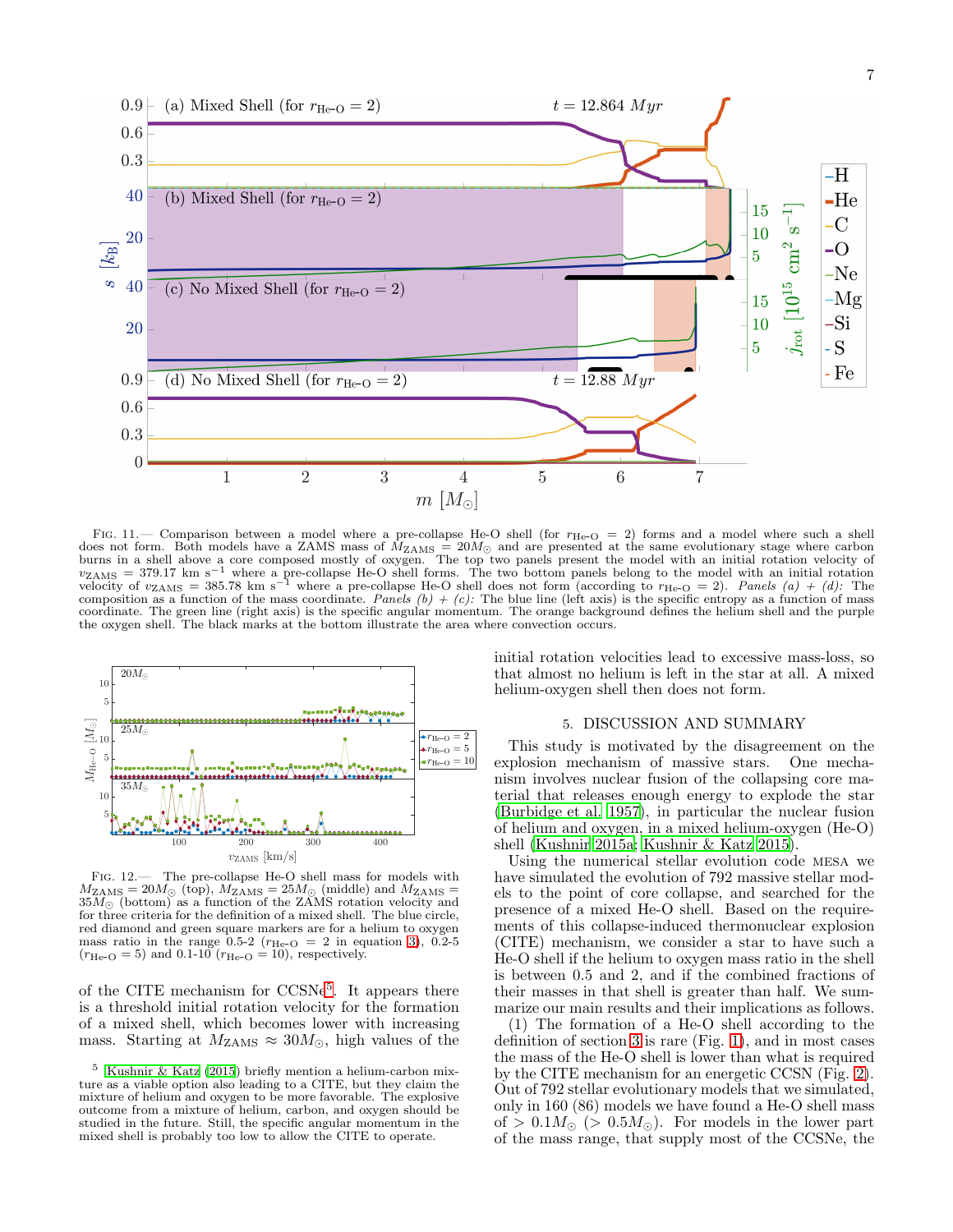incidence is lower even. We have found that only 1.52% of the stars with ZAMS masses of  $13M_{\odot}$  and  $4.55\%$  of the stars with ZAMS masses of  $15M_{\odot}$  have He-O shells (for  $r_{\text{He-O}} = 2$  in Eq. [3](#page-4-3) and with a He-O shell mass of  $> 0.1 M_{\odot}$ ) before explosion. Since it is expected that most massive stars explode as supernovae, we conclude that the nuclear burning of the He-O shell (the CITE mechanism) cannot be the main explosion mechanism of CCSNe.

(2) Another problem the CITE mechanism encounters is that it requires the pre-collapse core to have a high specific angular momentum [\(Kushnir 2015a\)](#page-7-19). We found that the pre-collapse cores have a lower angular velocity than what the CITE mechanism requires for an energetic explosion (Fig. [5\)](#page-4-1).

 $(4)$  From Fig. [6](#page-4-2) we learn that very massive He-O shells, namely,  $M_{\text{He-O}} \gtrsim 1 M_{\odot}$  are formed in pre-explosion models with very low envelope binding energies. The explanation is that such massive shells are formed in models that have lost most of their envelope (Eq. [2\)](#page-2-1). This does not necessarily imply that the CITE mechanism, if takes place, in these cases leads to CCSNe with very high ejecta velocities. The reason is that a successful energetic CITE requires rapid rotation and many of the models with massive He-O shells do not rotate rapidly (Fig. [5\)](#page-4-1). Another possibility is that such stars with massive He-O shells will lead to peculiar sub-luminous CCSNe of type Ib or Ic.

(5) From Fig. [6](#page-4-2) we also learn that in many models the He-O shell mass is relatively low,  $M_{\text{He-O}} \lesssim 0.5 M_{\odot}$  and the envelope binding energy is  $\gtrsim 10^{50}$  erg. To prevent a fine tuning we require that the explosion energy will be about twice or more of the binding energy. Since in the CITE mechanism part of He-O shell falls on to the center [\(Kushnir 2015a;](#page-7-19) [Kushnir & Katz 2015](#page-7-4)), it is questionable whether in these cases the CITE mechanism can work at all. If it works, the kinetic energy of the ejecta will be very low, i.e.,  $\lesssim 10^{50}$  erg.

(6) [Woosley & Weaver \(1995](#page-8-23)), [Hashimoto \(1995](#page-7-30)), and [Nakamura et al. \(2001\)](#page-7-31), among others, calculated the nucleosynthesis resulting from the propagation of the exploding shock through the cores of massive stars. Their results show that only the inner part of the oxygen shell undergoes substantial nuclear reactions. [Nakamura et al. \(2001\)](#page-7-31) studied the role of he explosion

energy in the range of  $10^{51}$  erg to  $10^{53}$  erg, and found that for more energetic explosions larger fractions of the oxygen shell suffer nuclear reactions. This behavior implies that in the majority of cases not much nucleosynthesis takes place in the He-O shell, because the He-O shell mainly resides in the outer part of the oxygen shell (Figs. [3](#page-3-2) and [7\)](#page-5-0). In rare cases where the He-O shell inner boundary is very close to the inner boundary of the oxygen shell (although in our models the minimal separation is  $M_{\text{He-O,in}} - M_{\text{O,in}} \gtrsim 2M_{\odot}$  and/or in rare cases of very energetic explosion of  $E_{\rm exp} \gtrsim 10^{52}$  erg we expect that the propagating shock will set some nuclear reactions in the He-O shell. More likely are cases where propagating jets penetrate the He-O shell and in small regions induce nucleosynthesis by shocking the He-O mixture. Future studies should address this possibility of jet-induced nucleosynthesis in a He-O shell.

(7) The formation of a mixed shell is a general trend, with a rotation velocity threshold which decreases with increasing initial mass. The composition of the mixed shell, though, varies. In many cases the mixed shell has a high ratio between the mass fraction of helium and the mass fraction of oxygen, or otherwise it has a significant amount of carbon (section [4\)](#page-2-0). The explosive (or non-explosive) nature of mixed shells with different compositions should be studied in the future, though in this work we focused on mixed shells composed mostly of helium and oxygen, following the claim of [Kushnir & Katz](#page-7-4) [\(2015\)](#page-7-4) that such a mixture is the most favorable for the CITE mechanism.

Overall, the presence of a mixed helium-oxygen shell is rare, and even in cases where it does exist in the precollapse core its mass might be too low and/or the rotation too slow to lead to an even weak explosion. We speculate that the main effect of a He-O shell might be in cases where it is shocked by jets and undergoes some nuclear reactions that are less likely to take place without this shell. This should be the topic of a future study.

#### ACKNOWLEDGMENTS

We thank an anonymous referee for helpful suggestions. We acknowledge support from the Israel Science Foundation and a grant from the Asher Space Research Institute at the Technion. AG thanks the support of the Blavatnik Family Foundation.

#### REFERENCES

- 
- <span id="page-7-18"></span><span id="page-7-17"></span>
- <span id="page-7-0"></span>Bethe, H. A., & Wilson, J. R. 1985, ApJ, 295, 14 Blum, K., & Kushnir, D. 2016, ApJ, 828, 31 Borkowski, K. J., & Reynolds, S. P. 2017, ApJ, 846, 13 Burbidge, E. M., Burbidge, G. R., Fowler, W. A., & Hoyle, F.
- <span id="page-7-3"></span>1957, Reviews of Modern Physics, 29, 547
- <span id="page-7-14"></span>Burrows, A., Dessart, L., Livne, E., Ott, C. D., & Murphy, J.<br>2007, ApJ, 664, 416<br>de Jager, C., Nieuwenhuijzen, H., van der Hucht, K. A. 1988,<br>de Jager, C., Nieuwenhuijzen, H., van der Hucht, K. A. 1988,<br>Fryer, C. L. 2006,
- <span id="page-7-29"></span>
- <span id="page-7-6"></span><span id="page-7-5"></span>
- 
- <span id="page-7-8"></span>
- 
- 
- <span id="page-7-30"></span>
- <span id="page-7-27"></span><span id="page-7-26"></span>
- <span id="page-7-20"></span><span id="page-7-16"></span>Gilkis, A., Soker, N., & Papish, O. 2016, ApJ, 826, 178<br>Hashimoto, M. 1995, Progress of Theoretical Physics, 94, 663<br>Heger, A., Langer, N., & Woosley, S. E. 2000, ApJ, 528, 368<br>Heger, A., Woosley, S. E., & Spruit, H. C. 20
- <span id="page-7-28"></span><span id="page-7-25"></span><span id="page-7-1"></span>
- Hirschi, R., Meynet, G., & Maeder, A. 2004, A&A, 425, 649 Janka, H.-T. 2012, Annual Review of Nuclear and Particle Science, 62, 407
- <span id="page-7-9"></span>Kangas, T., Blagorodnova, N., Mattila, S., et al. 2017, MNRAS, 469, 1246
- <span id="page-7-13"></span>Khokhlov, A. M., Höflich, P. A., Oran, E. S., et al. 1999, ApJ, 524, L107
- 
- <span id="page-7-19"></span>Kushnir, D. 2015a, [arXiv:1502.03111](http://arxiv.org/abs/1502.03111)
- <span id="page-7-7"></span><span id="page-7-4"></span>
- 
- <span id="page-7-24"></span><span id="page-7-23"></span>
- Kushnir, D. 2015b, [arXiv:1506.02655](http://arxiv.org/abs/1506.02655)<br>Kushnir, D., & Katz, B. 2015, ApJ, 811, 97<br>Langer, N. 1991, A&A, 252, 669<br>Langer, N., Fricke, K. J., & Sugimot, D. 1983, A&A, 126, 207<br>Lazzati, D., Morsony, B. J., Blackwell, C. H., & Be
- <span id="page-7-15"></span>2012, ApJ, 750, 68 LeBlanc, J. M., & Wilson, J. R. 1970, ApJ, 161, 541 Maeder, A., & Meynet, G. 2000, A&A, 361, 159
- <span id="page-7-12"></span>
- <span id="page-7-22"></span><span id="page-7-10"></span>Margutti, R., Chornock, R., Metzger, B. D., et al. 2017, [arXiv:1704.05865](http://arxiv.org/abs/1704.05865)
- 
- <span id="page-7-11"></span>Metzger, B. D., Berger, E., & Margalit, B. 2017, ApJ, 841, 14<br>Meynet, G., & Maeder, A. 1997, A&A, 321, 465<br>Müller, B. 2016, Publications of the Astronomical Society of
- <span id="page-7-21"></span><span id="page-7-2"></span>
- <span id="page-7-31"></span>Australia, 33, 48 Nakamura, T., Umeda, H., Iwamoto, K., Nomoto, K., Hashimoto, M., Hix, W. R., & Thielemann, F.-K. 2001, ApJ, 555, 880